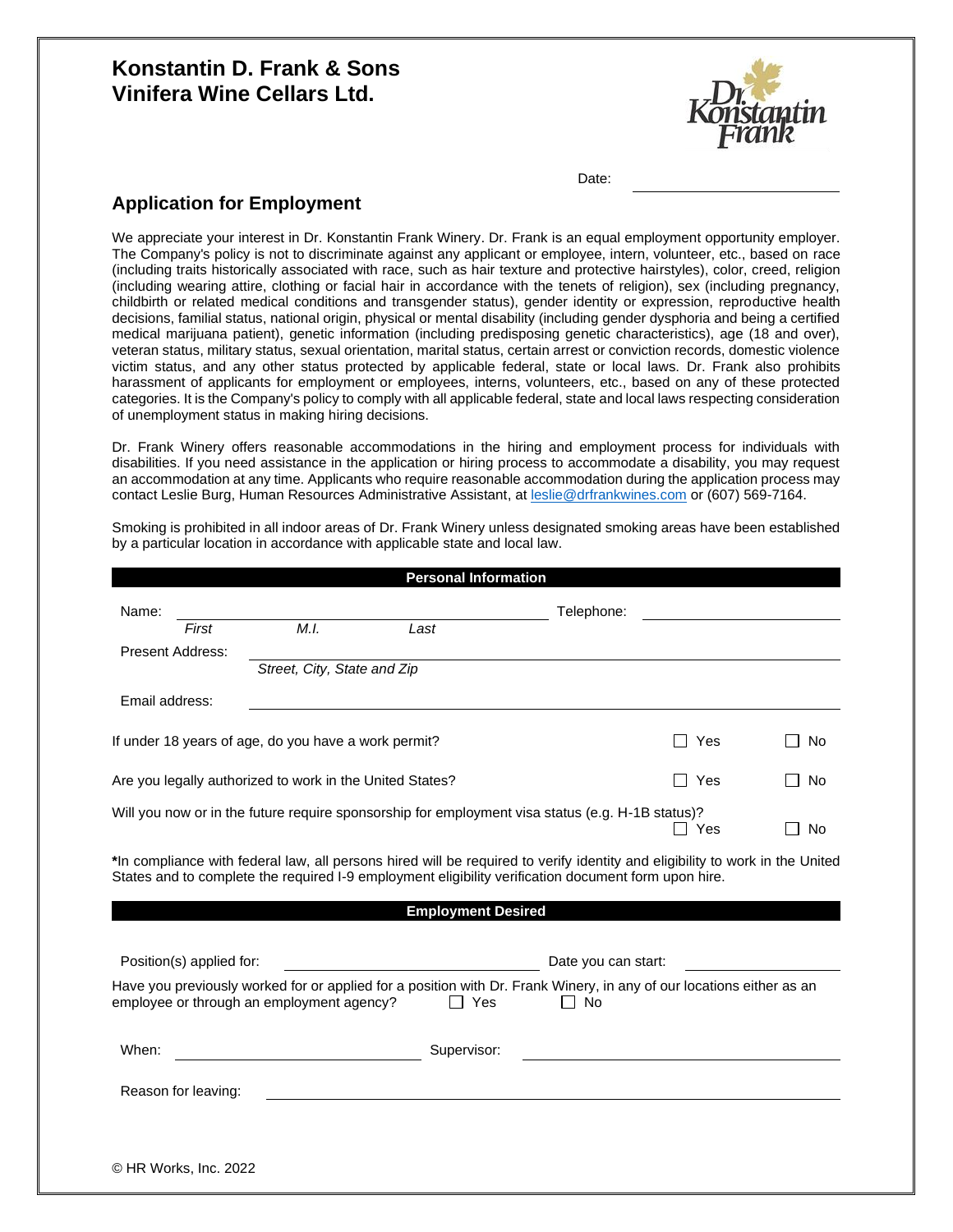## **General Information**

| Are you related to or in a close personal relationship with anyone now employed at Dr. Frank Winery? (An answer of<br>"Yes" will not automatically disqualify you from the position for which you are applying.) |                                                           |                |           | $\Box$ Yes | <b>No</b> |
|------------------------------------------------------------------------------------------------------------------------------------------------------------------------------------------------------------------|-----------------------------------------------------------|----------------|-----------|------------|-----------|
| If yes, state name(s) and their work location:                                                                                                                                                                   |                                                           |                |           |            |           |
|                                                                                                                                                                                                                  |                                                           |                |           |            |           |
| Are you available to work overtime as needed?                                                                                                                                                                    | Yes                                                       |                | No        |            |           |
| Are you available to work weeknight?                                                                                                                                                                             | Yes                                                       | $\blacksquare$ | <b>No</b> |            |           |
| Are you available to work weekends?                                                                                                                                                                              | Yes                                                       |                | <b>No</b> |            |           |
|                                                                                                                                                                                                                  | <b>Referral Information</b>                               |                |           |            |           |
| How did you learn about Dr. Frank Winery?                                                                                                                                                                        |                                                           |                |           |            |           |
| <b>Source</b>                                                                                                                                                                                                    | List Name of Referring Employee or Source (if applicable) |                |           |            |           |
| <b>Current Employee</b>                                                                                                                                                                                          |                                                           |                |           |            |           |
| Newspaper Ad                                                                                                                                                                                                     |                                                           |                |           |            |           |
| LinkedIn                                                                                                                                                                                                         |                                                           |                |           |            |           |
| Company website                                                                                                                                                                                                  |                                                           |                |           |            |           |
| Other                                                                                                                                                                                                            |                                                           |                |           |            |           |

**Work Experience**

List all your work experience (starting with your most recent employer). You may attach additional sheets of paper.

| <b>Dates Employed:</b> | <b>Employer Information:</b> |
|------------------------|------------------------------|
| From:                  | Name of Employer:            |
|                        | Address:                     |
|                        |                              |
| To:                    | Job Title:                   |
|                        | Name of Supervisor:          |
|                        | Phone Number:                |

Reason for Leaving:

| Dates Employed: | <b>Employer Information:</b> |  |
|-----------------|------------------------------|--|
| From:           | Name of Employer:            |  |
|                 | Address:                     |  |
|                 |                              |  |
| To:             | Job Title:                   |  |
|                 | Name of Supervisor:          |  |
|                 | Phone Number:                |  |

Briefly describe your job duties and work experience:

Reason for Leaving: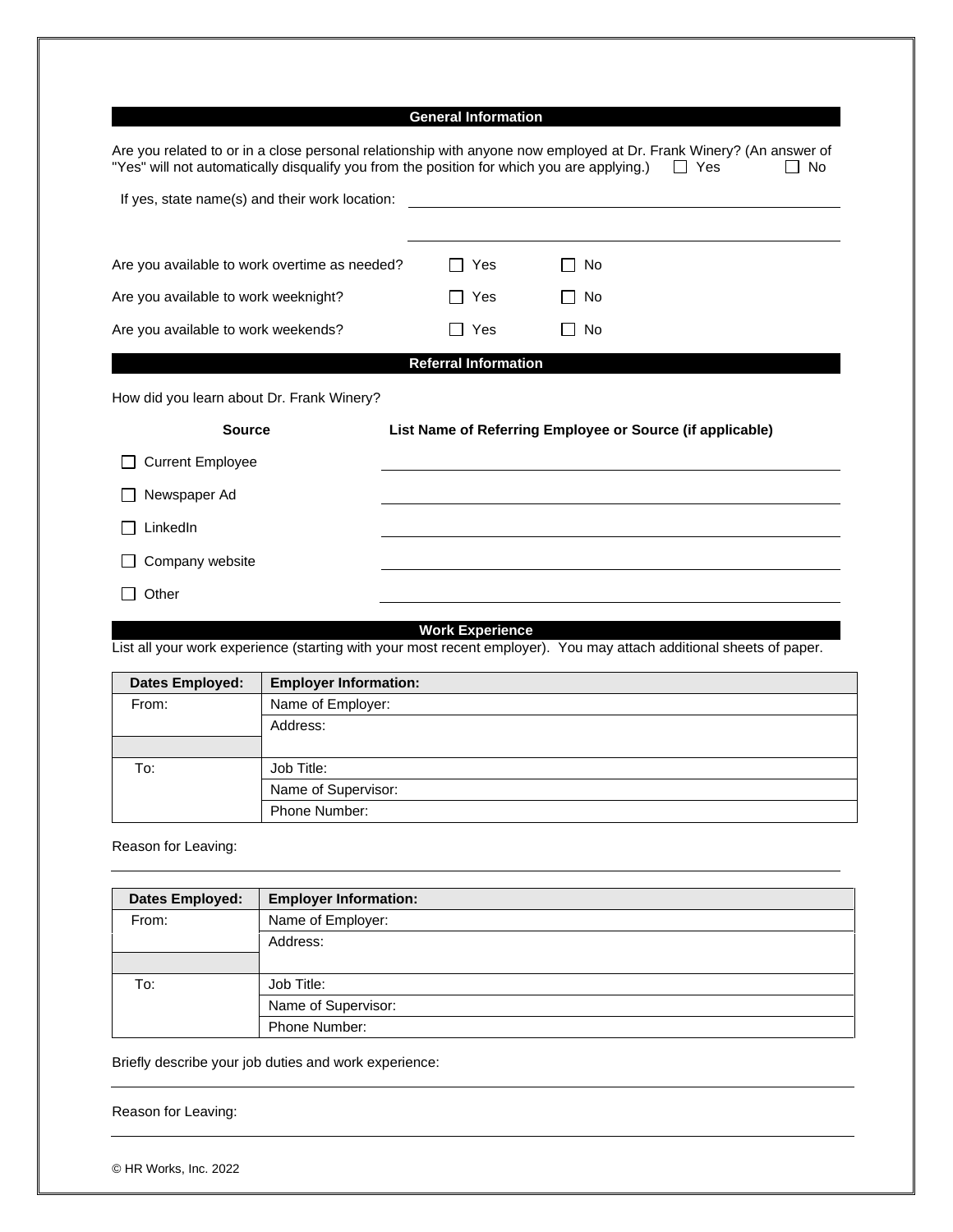| <b>Dates Employed:</b> | <b>Employer Information:</b>                          |
|------------------------|-------------------------------------------------------|
| From:                  | Name of Employer:                                     |
|                        | Address:                                              |
| To:                    | Job Title:                                            |
|                        | Name of Supervisor:                                   |
|                        | Phone Number:                                         |
|                        | Briefly describe your job duties and work experience: |

Reason for Leaving:

| <b>Education</b>                                                                                                                                                            |                                        |
|-----------------------------------------------------------------------------------------------------------------------------------------------------------------------------|----------------------------------------|
| <b>Highest Grade Completed:</b>                                                                                                                                             |                                        |
| <b>Grade School</b><br><u>High School</u><br>$\Box$ 1 $\Box$ 2 $\Box$ 3 $\Box$ 4 $\Box$ 5 $\Box$ 6 $\Box$ 7 $\Box$ 8 $\vert$ $\Box$ 9 $\Box$ 10 $\Box$ 11 $\Box$ 12 $\vert$ | <b>College</b>                         |
| Name of last school<br>attended:                                                                                                                                            |                                        |
| Degree Obtained:                                                                                                                                                            |                                        |
| License, Vocational or Trade Training:                                                                                                                                      |                                        |
| <b>Professional References</b>                                                                                                                                              |                                        |
| Please give the names of three persons not related to you, whom you have known professionally at least three years.                                                         |                                        |
| <b>Email Address</b><br><b>Name</b>                                                                                                                                         | <b>Telephone</b><br><b>Years Known</b> |
| Yes<br>May we contact your present employer at this time?<br><b>Job-Related Skills and Qualifications</b>                                                                   | $\Box$ No                              |
| Please summarize your job-related skills and qualifications:                                                                                                                |                                        |
| <b>Additional Employment Inquiries</b>                                                                                                                                      |                                        |
| *If applying for a position that will include driving:                                                                                                                      |                                        |
| If hired, can you provide a valid driver's license?                                                                                                                         | Yes I I No                             |
| If hired, can you provide evidence of insurance or insurability, if applicable?                                                                                             | ∐ Yes ∐ No                             |